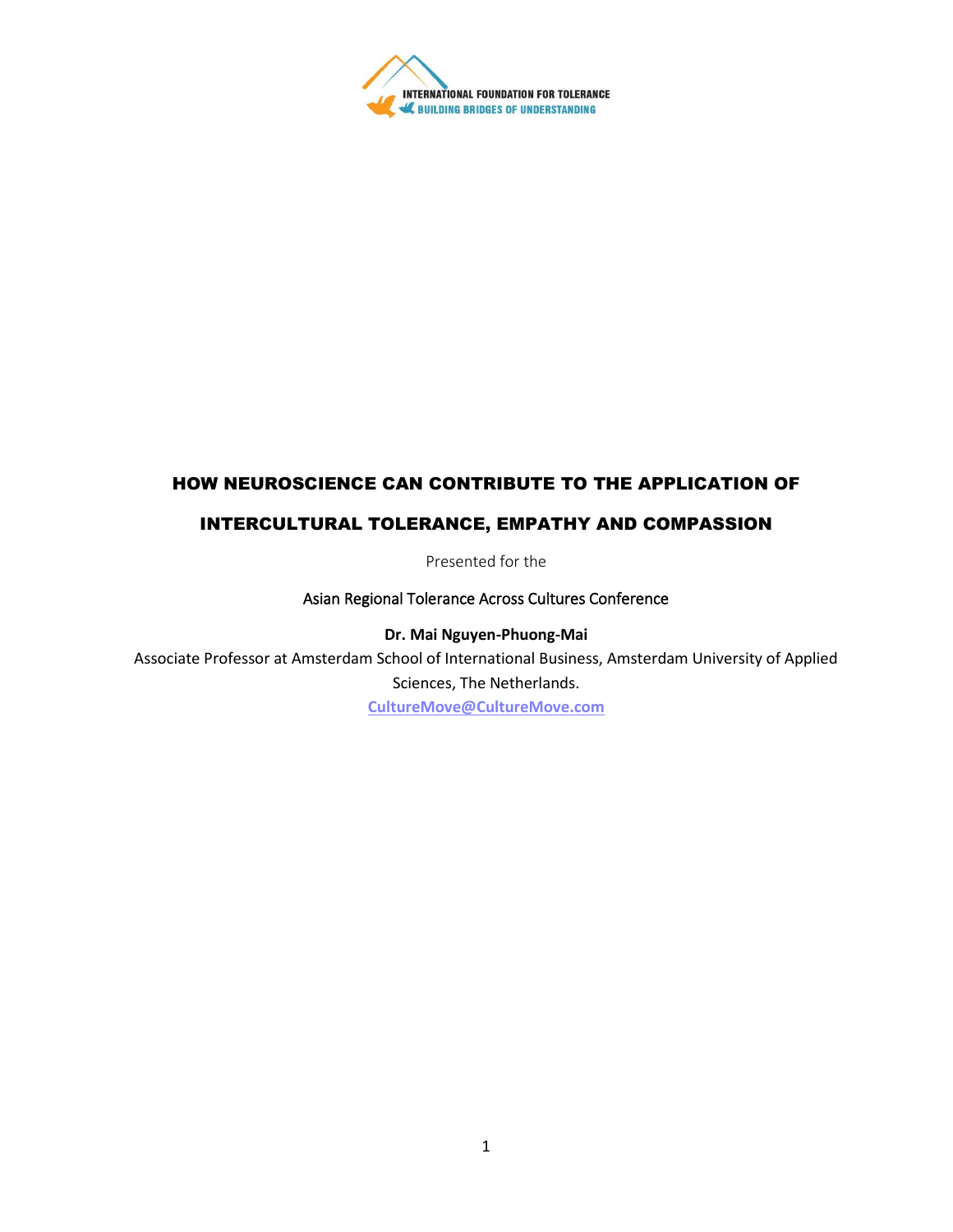

# HOW NEUROSCIENCE CAN CONTRIBUTE TO THE APPLICATION OF INTERCULTURAL TOLERANCE, EMPATHY AND COMPASSION

# **INTRODUCTION**

"Tolerance", "empathy" and "compassion" are important concepts in intercultural competence. To a certain extent, they are used liberally and interchangeably. This is because all three concepts partially refer to an approach towards those who are different from a person's point of view. In this paper, these concepts are critically reconsidered with insights from interdisciplinary studies. Contribution from research in health care and neuroscience provide significant elements to the understanding and application of those concepts.

## **REVISITING TOLERANCE**

#### *Tolerance definition*

As a concept in the medical field, tolerance implies a diminished response to a drug, generally a toxin or a poison, after repeated uses that make the body adapt to this alien's presence. Specially, in the Miller-Keane Encyclopaedia and Dictionary of Medicine, Nursing and Allied Health (Saunders, 2003), it is defined as a "decreasing response to repeated constant doses of a drug or the need for increasing doses to maintain response".

In the same dictionary, "tolerance" is also defined in a more general context as "the ability to bear something potentially difficult". In its classical sense, tolerance does imply a negative connotation of "put up with", "endure" and "permit" what we find different, wrong or objectionable. We tolerate what we disagree with, because this attitude is considered critical for living with diversity in values and practices (Vogt, 1997).

#### **The negative implication of tolerance in the context of intercultural competence**

In the context of intercultural competence, tolerance is often regarded as useful implications to view differences within a society, as UNESCO declared it to be "the virtue that makes peace possible".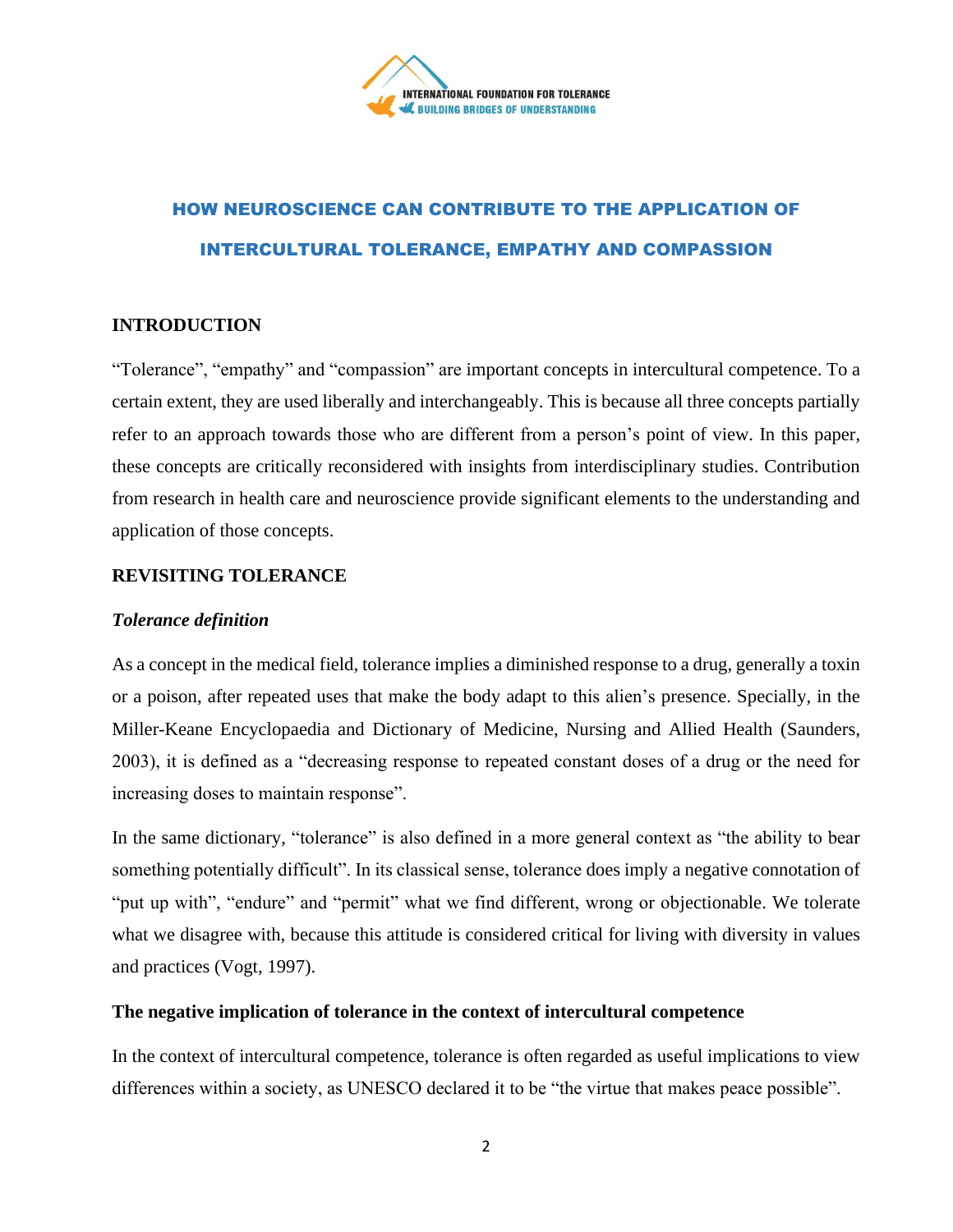

However, by referring back to the original meaning of tolerance, it is understandable why this positive view is not shared by everyone.

Firstly, tolerance may imply that we allow living in plurality but not in equality. There is a subtext of hierarchy in which the dominant cultures tolerate the inferior. This goes hand in hand with (un)conscious permissions and laws that limit the rights of others, as one can see in the tolerant tradition of the Ottoman Empire and later in the Republican Turkey (Inset, 2019). Further, Wemyss (2006) pointed out that this inequality means "those higher up that hierarchy of belonging have the power to grant or withdraw tolerance and who is made the subject of that tolerance".

Next, it's argued that it is not tolerance that minorities need and deserve. In essence, it is appreciation and respect (Pareck, 2000; Bergsieker et al., 2010; Shnabel & Nadler, 2015). A study from Cvetkovska and colleagues (2020) suggested that tolerance is associated with higher well-being than discrimination, but *lower* than acceptance. Another study with mixed finding is also reported by Bagci et al. (2020), in which the authors showed evidence of the detrimental role of *both* tolerance and discrimination. As Verkuyten and colleagues (2020) argued in their theoretical argument, tolerance and its negative implication can result in complex psychological consequences at the personal, interpersonal and intergroup level.

#### **FROM TOLERANCE TO EMPATHY**

#### *Empathy and intercultural competence*

Empathy and tolerance are often regarded as stepping stones to reach each other. For example, people learn tolerance by empathy, "examining their own preconceptions" – a process in which "emotions play an important part in permanent shifts in attitudes" (Monroe & Martinez-Marti, 2016). But it goes the other way around as well, from tolerance to empathy. While tolerance can be seen as somewhat detached position, moving to empathy means a "complete absorption of other's position" (Shady & Larson, 2010). Taking into account the criticism of tolerance as discussed in the previous session, empathy is promising in the sense that it does not imply inequality and a lack of respect and appreciation. Instead, empathy involves perspective-taking, or as proposed by Theodor Lipps, by "inner imitation" (Montag et al., 2008). This helps us not only tolerate other people's differences, but also be "one" with their emotional and cognitive perspectives.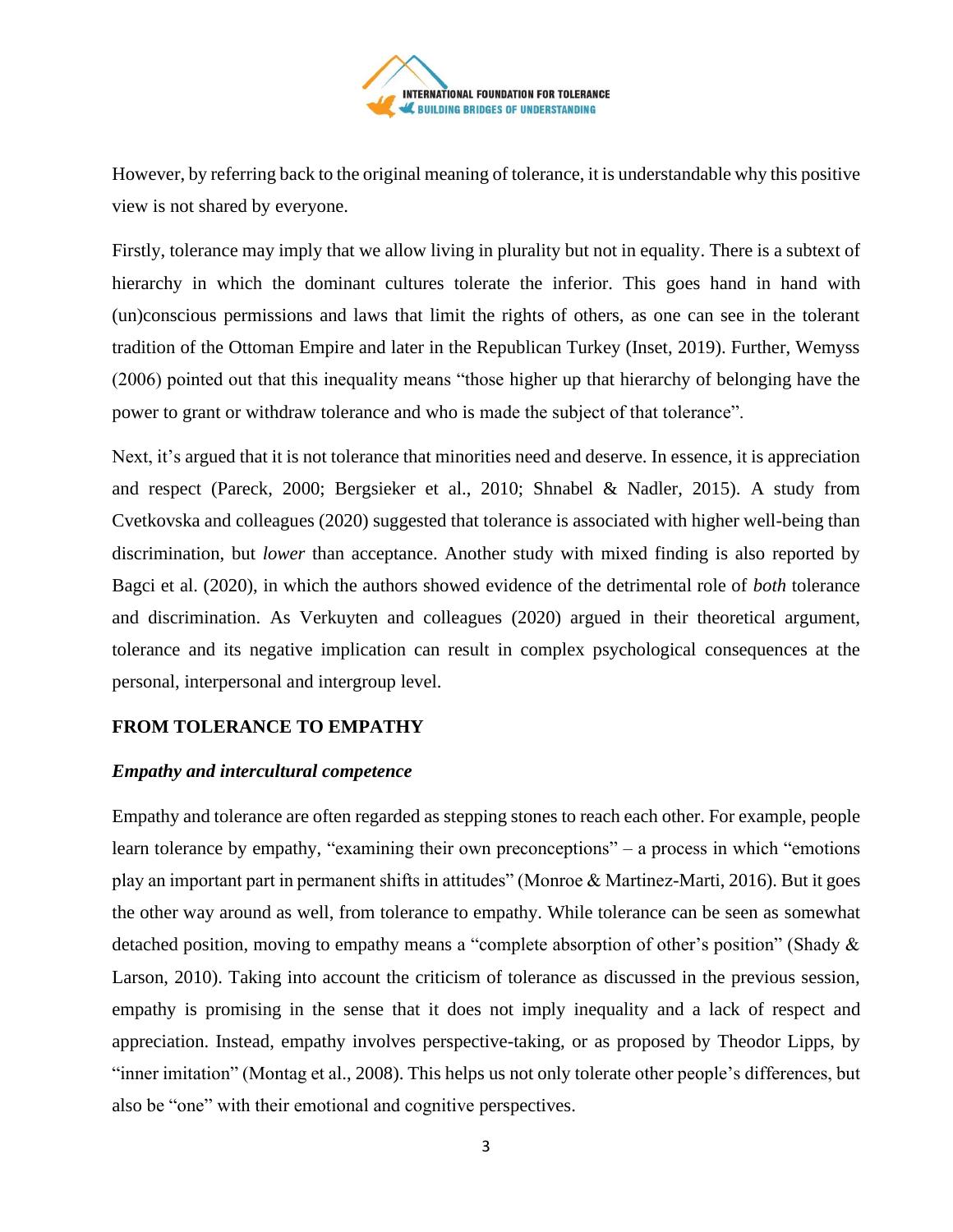

Intercultural empathy is often understood in a wider context, with different levels of empathy. For example, Trevisani (2005) defined not only emotional empathy but also relational, cognitive and behavioral empathy. Clark (2010), on the other hand, outlined three forms of empathy as subjective, interpersonal, and objective empathy. Other authors such as Starosta and Chen (2003) referred to empathy as a form of sensitivity. These definitions, as argued by Broome (1991) are not useful in the intercultural context, because of their overemphasis on accuracy, or empathy as a rote set of techniques. While definitions and taxonomy differ, intercultural empathy is generally referred to the ability to imagine the situation of others from an intellectual and emotional point of view, to connect emotionally with other people, showing compassion, thinking in more than one perspective, and listening actively (Deardorff, 2009; Chung & Bemark, 2002; Pedersen & Pope, 2010).

#### *The neuroscience of empathy*

Empathy is a neurobiologically-based competence (Riess, 2010), demonstrated by unconscious mimicry of the postures, facial expressions or emotions of others (Carr et al., 2003; Morrison et al., 2007). We mirror the actions of others in the brain with the activation of the exact same motor and sensory areas as the person we are observing. For example, if a needle is used to trigger pain on the hand muscle of an individual, the same motor and sensory areas are stimulated in the brain of the observer (Avenanti et al., 2005). We can physically feel the pain of others just by watching them suffering from pain. However, this pain we feel exists in an attenuated form (Carr et al., 2003).

The brain on empathy generally follow two mechanism of processing. Firstly, the bottom-up processing or affective empathy, is an automatic mode of our perception of others' action, intention and emotion. This involves the so-called mirror neurons in the central promoter and parietal cortex, which "fire" in both situations, when we observe an action and we execute the action ourselves (Rizzolatti & Craighero; 2004; Iacoboni et al., 2005; Rizzolatti, 1996; Gallese et al., 2009). Such imitative behaviors are crucial for social learning and cognitive skills (Iacoboni & Dapretto, 2006). In various neuroimaging studies, this automatic bottom-up processing mainly tap on the activation of sensorimotor regions processing, including the superior temporal sulcus (STS), the anterior insula (AI), the amygdala, the inferior frontal gyrus (IFG) and the premotor cortex (PMC) (Figure 1) (Lamm et al., 2010; Carr et al., 2003).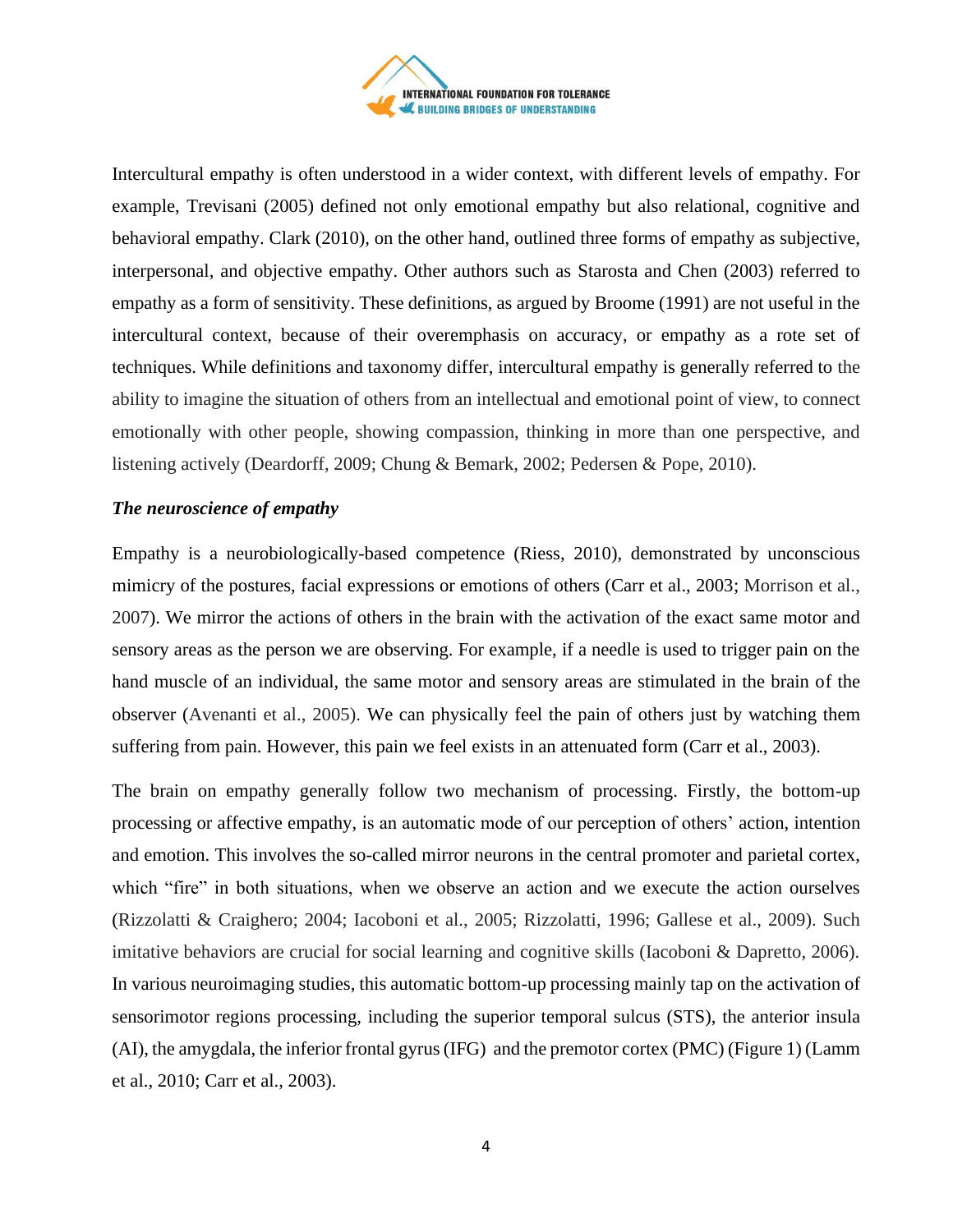



*Figure 1: Neuronal basis of imitation (Jankowiak-Siuda et al., 2011)*

Secondly, the top-down processing of cognitive perspective-taking supports our ability to comprehend the intention, beliefs and thoughts of others, making a distinction between what belongs to self and what belongs to others (Hein & Singer, 2008), imagining how they feel, think, and believe. This cognitive empathy is the essence of mentalizing or Theory of Mind (Frith & Frith, 2003). Different from the automatic bottom-up processing of imitation, this top-down processing mainly involves the prefrontal cortex (Miller & Cohen, 2001; Hein & Singer, 2008), including the medial prefrontal cortex (MPFC), the temporo-parietal junction (TPJ), the STS, and the temporal pole (TP). Note that the AI cortex is considered as integrating both processes (Gu et al., 2014).

The top-down processing is important in the context of intercultural competence. The automatic kneejerk reaction, including empathy, can be so quick in as few as 50ms, long before conscious thoughts come into play. Because of this evolutionary bias, cognitive empathy with the top-down processing must play a critical role when there is a lack of emotional empathy among those with diverse backgrounds in ethnicities, religions, gender, or abilities (Riess, 2017). In other words, when we try to understand other people's perspectives, the autonomic bottom-up processing might be inhibited (Figure 2).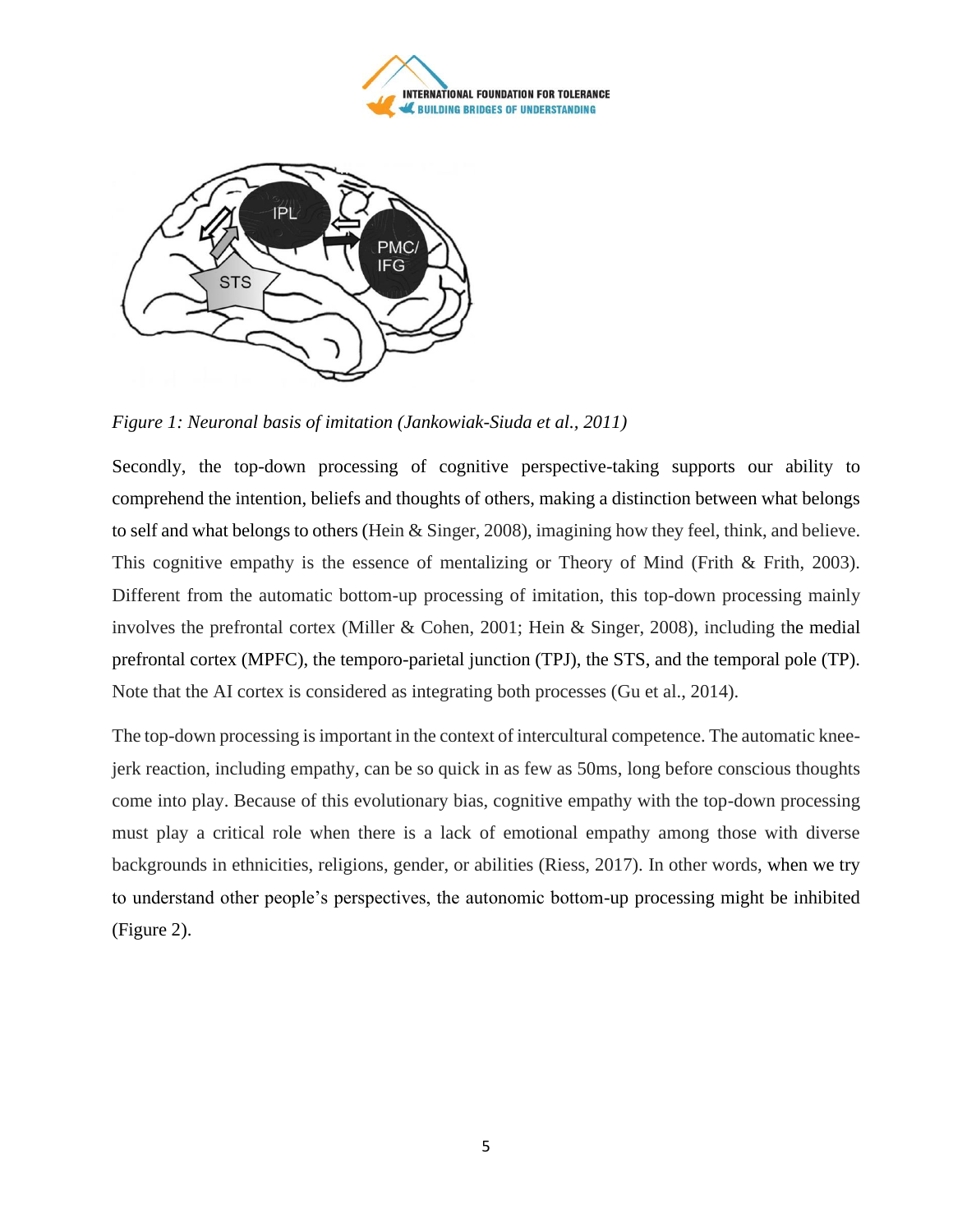**INTERNATIONAL FOUNDATION FOR TOLERANCE EXECUTE OF UNDERSTANDING** 



*Figure 2: Key brain structures involved in empathy connected with 2 modes of processing information: bottom-up (light grey) and top-down (dark grey) interoception (Jankowiak-Siuda et al., 2011).*

Taking into account both processing modes and the evidence that during the bottom-up processing, we feel the pain of others only in an attenuation form, Riess (2015) suggested that the brain has evolved a mechanism to protect us from being overwhelmed with personal distress of self and other. Complementarily, the top-down processing mode might protect the brain from automatic execution of mimicry (Jankowiak-Siuda et al., 2011). This explains why adults integrate these two components, and not children (Levy et al., 2018).

#### *The negative implication of empathy fatigue*

However, the existence of empathy fatigue raises critical questions of how empathy can be overloaded and such brain's protection mechanism may fail to cope with. In the study of Singer et al. (2004), the author suggested that when we see our loved ones suffering, the pain network activated in our brain involved the emotional quality, but not the sensory quality. In other words, we may not suffer from the physically pain, but we receive the full spectrum of emotional pain. Using magnetoencephalography (MEG) imaging among mothers and children in a town 10km from the Gaza border, Feldman et al. (2019) reported that choric trauma actually did not inhibit the integration of the sensorimotor and the AI. But as a double whammy, the chronic war-related stress resulted in a *decrease* of the mother's empathic behavior with her child.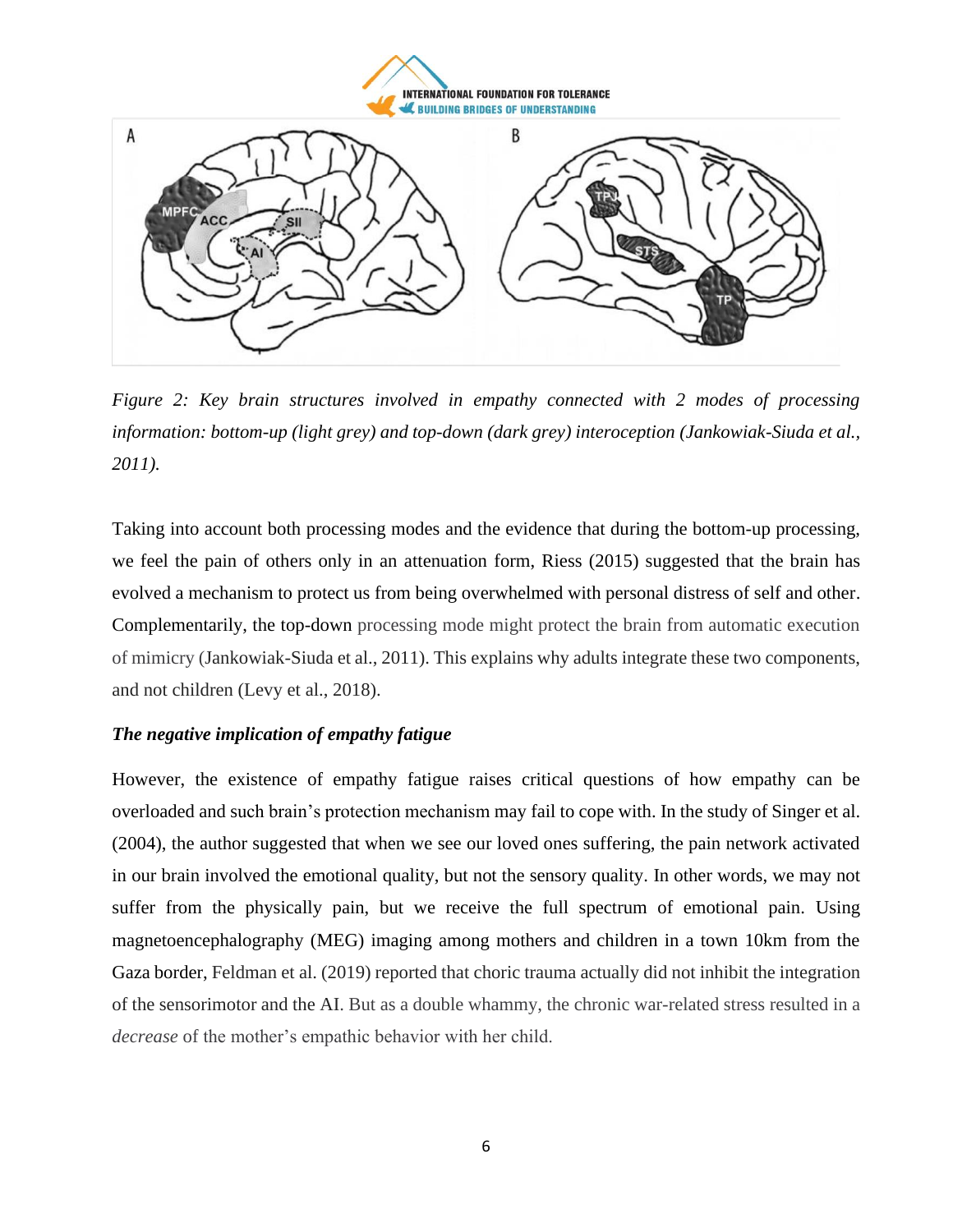

Taken together, there is evidence that empathic emotional experience can lead to empathic distress of the observer, blurring the self-other distinction. Such a risk of empathy fatigue, or "secondary traumatic stress" as medical terms put it, has been widely recognized among teachers(Sharp Donahoo et al., 2018), child protection workers (Conrad & Kellar-Guenther, 2006), journalists (Backholm & Björkqvist, 2010), police officers (Turgoose et al., 2017), lawyers (Norton et al., 2015), student affair professionals (Raimondi, 2019), animal welfare and social workers (Samson & Shvartzman, 2018). This results in burnout, vicarious traumatization, and other forms of emotional fatigue (Russell & Brickell, 2015; Figley, 2002; Craig & Sprang, 2010), although these consequence may decrease over time (Hansen et al., 2018). There is not much research on the empathy fatigue among cross-cultural workers, but taken into account the nature of this profession, which is characterized by dealing continuously with consequences of differences, biases, discrimination, conflicts and misunderstanding, we may hypothesize that this fatigue could be the case.

Another negative consequence resulting from empathy is called psychological numbing or collapse of compassion, especially when facing mass suffering (Slovic et al., 2007). In an experiment, it was reported that participants had empathy toward a single victim and not multiple victims, suppressing compassion when they think it might be overwhelming (Tam et al., 2016).

# **FROM TOLERANCE TO COMPASSION**

#### *Empathy vs. Compassion*

Empathy and compassion are often used interchangeably. However, these two concepts can be distinguished. For example, Bloom (2017) associated empathy with experiencing others' emotions (emotional contagion), while compassion means wanting others to do well and not suffer without necessarily experiencing their emotions.

In the light of recent studies, the impact of such distinguishment is significant. A pioneer research suggested that "compassion fatigue" is actually a misnomer (Klimecki & Singer, 2012). It is empathy that could result in an extreme of state of tension and preoccupation with the suffering of others, leading to secondary traumatic stress. However, compassion does not fatigue. As described in figure 3, there could be a stark contrast between empathy and compassion. The former is self-related since the person has to image her/himself in the situation of another, and empathy fatigue results in negative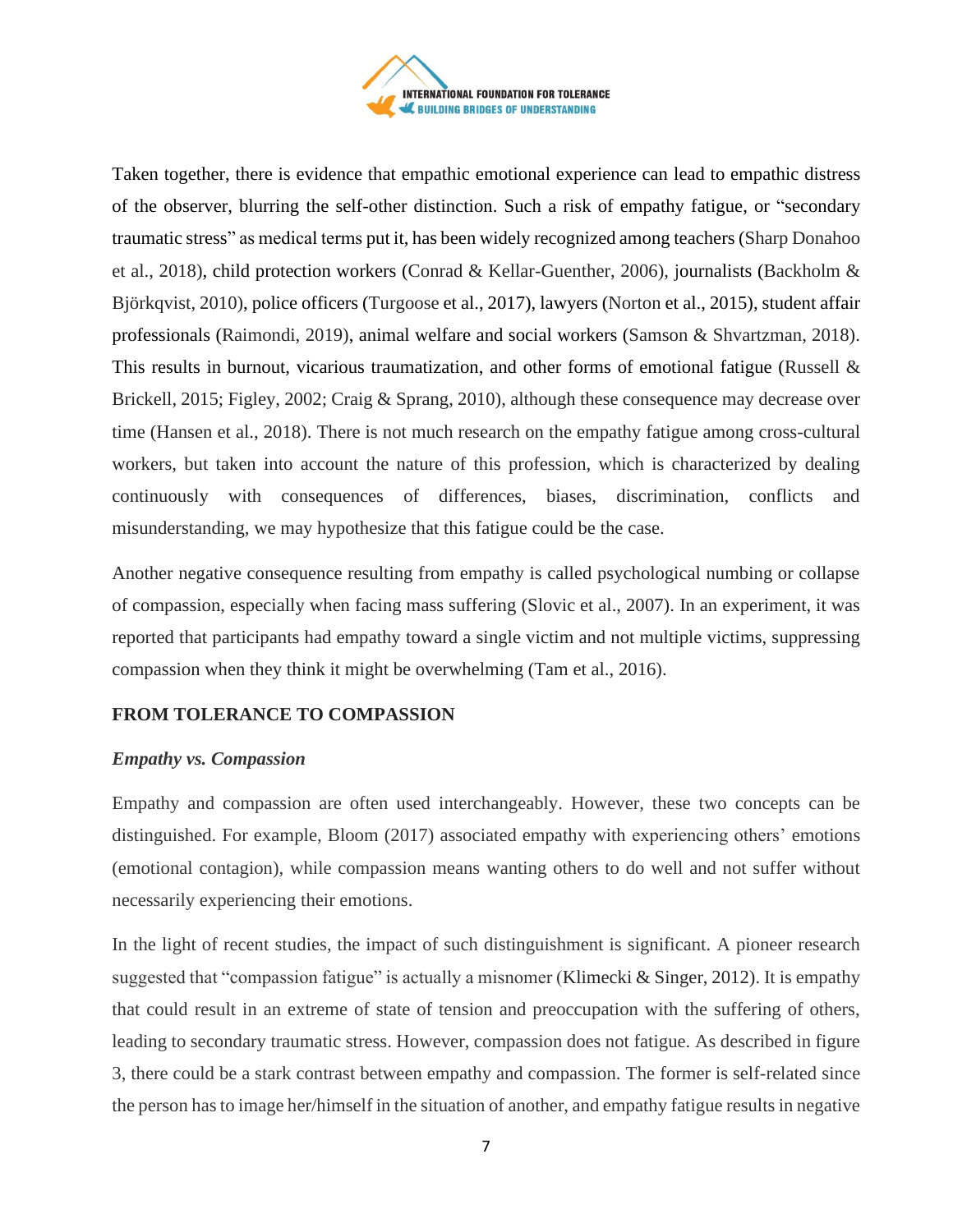

feeling, poor health and withdrawal. The latter is other-related, resulting in positive feeling, good health and most important of all, prosocial emotion. In other words, the compassionate person has the capacity to offer help because (s)he is not overwhelmed by distress, instead, her/his prosocial behaviors are motivated by love and kindness toward the other (Eisenberg, 2000; Batson, 2009).





# *The neuroscience of compassion*

Such a distinguishment is supported by a number of brain imaging studies. The fMRI data of Lam et al. (2007), for example, suggested that adopting a self-perspective led to increased activation in brain areas associated with pain or threat, such as the amygdala. In contrast, compassion training tends to show a very different pattern. Using a widely known technique called "loving kindness training", this form of mental practice is carried out in silence with a cultivation of compassion towards a series of persons, someone very close, then gradually extending the feeling of kindness towards strangers, even people one has difficulties with, and ultimately, feelings of benevolence towards all human beings without any preference. In a study, participants received either empathy or compassion training (Klimecki et al., 2013; 2014). After only a few days, the compassion group showed increased positive effect in a neural network usually related to reward, such as the medial orbitofrontal cortex and the striatum while watching short film excerpts depicting others' suffering. To compare, several days of empathy training led to an activation increase in the AI and aMCC together with an increase on self-reported negative effect. More interestingly, subsequent compassion training could reverse this effect.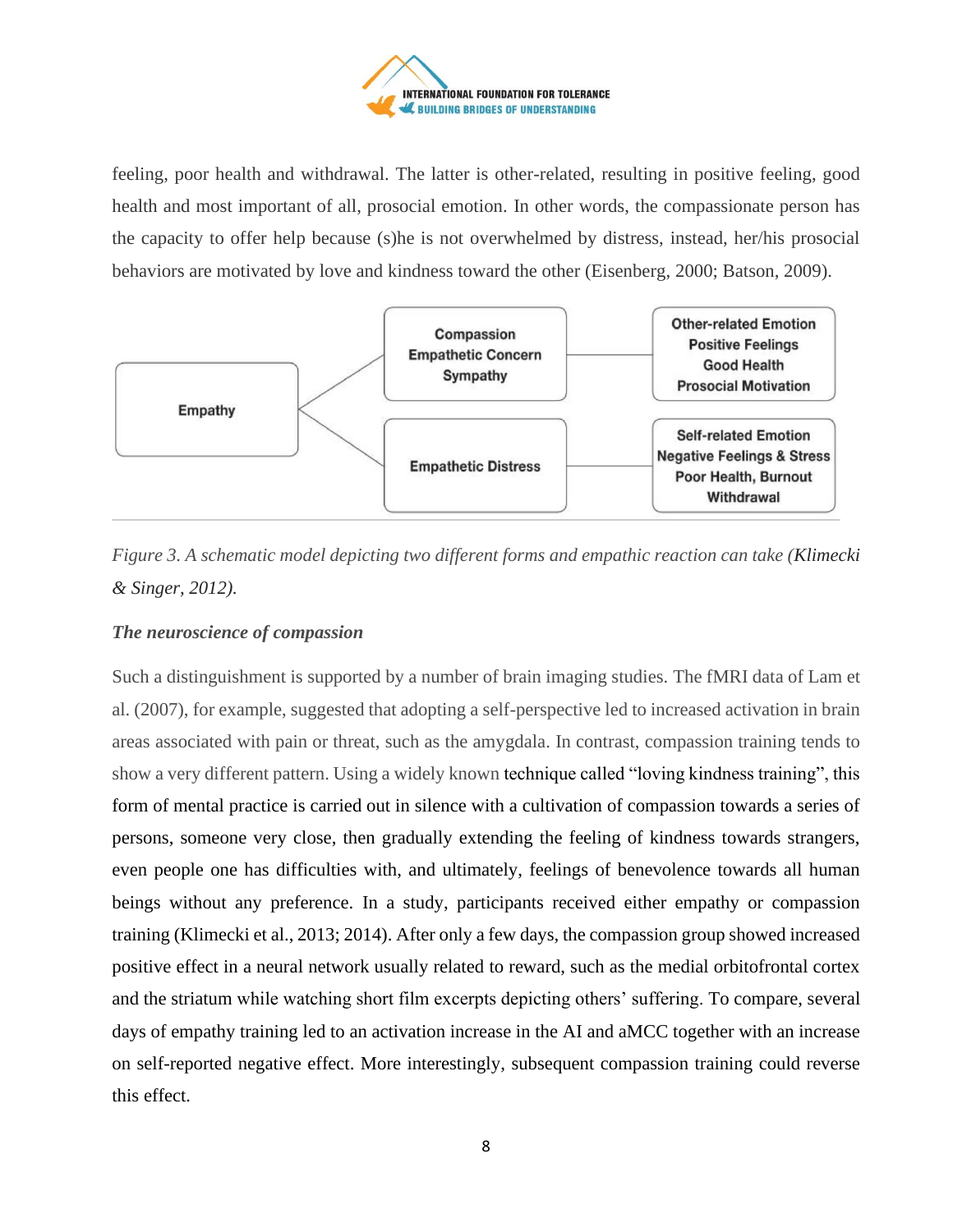

Taken together, these results suggested that empathy and compassion can be seen as two different concepts, both at psychological and neurological level. While empathic distress is related to brain regions of pain, compassion is associated with regions of love. More importantly, while empathy is linked with emotional absorption of others' feelings and empathy fatigue can lead to withdrawal, compassion involves not only understanding but also acting out with a motivation to help (Singer and Klimecki, 2014). Compassion, hence, is a win-win situation in which it enhances both positive emotions and prosocial behaviors in response to adverse situations (Leiberg et al., 2011; Weng et al., 2013).

# **IMPLICATIONS FOR INTERCULTURAL COMPETENCE**

In this article, it has been argued that both tolerance and empathy may have negative implications in the context of diversity and connecting emotionally with others. Indication from studies mentioned in previous sessions suggested that compassion is a skill that can be cultivated. People can move beyond mere tolerance towards empathy by engaging perspective-taking, and move beyond empathy towards compassion by engaging loving kindness to all without preferences.

In the context of intercultural competence, these studies imply not only a distinction among intercultural tolerance, awareness, and empathy, but also a further step towards intercultural compassion. Such a move could be associated with some beneficial aspects.

Firstly, intercultural compassion may help people to make a shortcut and jumpstart steps that involve cognitive understanding of others. Take the DMIS model of Bennet (1993) for example, it posits that intercultural sensitivity is cultivated in a linier mode from denial of difference, to defense against deference, minimize difference, acceptance of difference, adaption to difference, and finally, integration of difference. This process is undoubtedly complex, effortful, trial-and-error and lengthy. However, we can now hypothesize a different approach where learners can cultivate compassion towards those who are different from them while skipping through the cognitive and emotional processes of understanding what, why, how these gaps can be overcome. For intercultural conflicts that are associated with much more than differences, but also distress, hatred, and hostility, intercultural compassion offers a promising approach. This is one solution that may tap directly into the rich and powerful well of love and kindness rather than a cognitive approach of mutual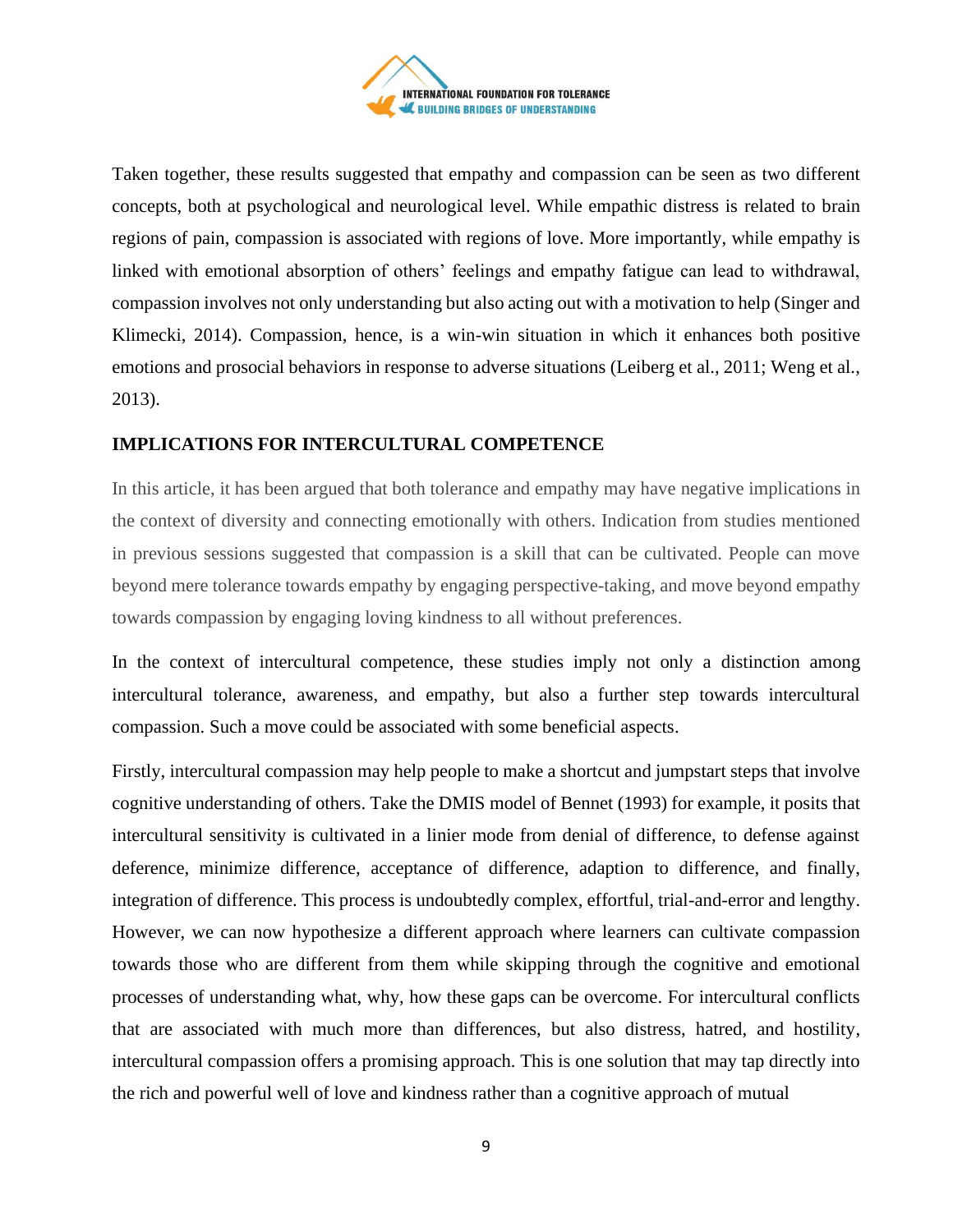

understanding that may get tangled in the complexity of facts and emotions. For the sake of clarity, we could imagine compassion training for those from both sides of the Palestine and Israel conflict. Waiting to reach the end of the DMIS model would probably pose many challenges for those deeply involved. However, insights from current studies have given us some evidence to hypothesize that a compassion training of just several days could bring them together, and interestingly, this does not cost them any compromises in dignity, identities, or require them to have any different interpretation of facts. As a double reward, their brain will benefit from positive impacts and better well-being from such an effort.

Secondly, intercultural competence often refers to the behavioral components as a need to adapt to, or fit in with other cultures. For example, in the DMIS model mentioned above, the last final stages are "adaption to difference" and "integration of difference", in which integration could be referred to a person who is not a member of any particular culture, allowing this individual to shift rather smoothly from one cultural worldview to another. In other words, the final stage of DMIS model is an extreme version of adaption.

This approach has been criticized by Nguyen-Phuong-Mai (2017, 2019) as a way of undermining human's agency, for it posits that we are shaped by the culture around us by being its product. From this perspective, intercultural competence ultimately means adapting to a culture. Proposing a shift of paradigm from static to dynamic culture, Nguyen-Phuong-Mai (2017, 2019, 2020) argued that humans are both product and producer of culture, in the sense that we can actively be change agents and re-shape the cultures around us. Instead of adapting to and fitting in, we can recognize the kind of changes that are sustainable, positive and ethical, even when those changes may confront head-on with current local values and practices.

This approach of humans as producers of cultures and change agents resonates strongly with the kind of behavioral support that compassion implies. A very good example that could help us to put this into context is the relationship between a doctor and a patient. A doctor should not have empathy with patient, for this emotional response may result in empathic distress. A doctor also should not adapt to, or fit in the situation of the patient, since some elements of these demands may perpetuate negative aspects of her/his illness. In the context of healthcare, the study of Papadopoulos et al. (2016)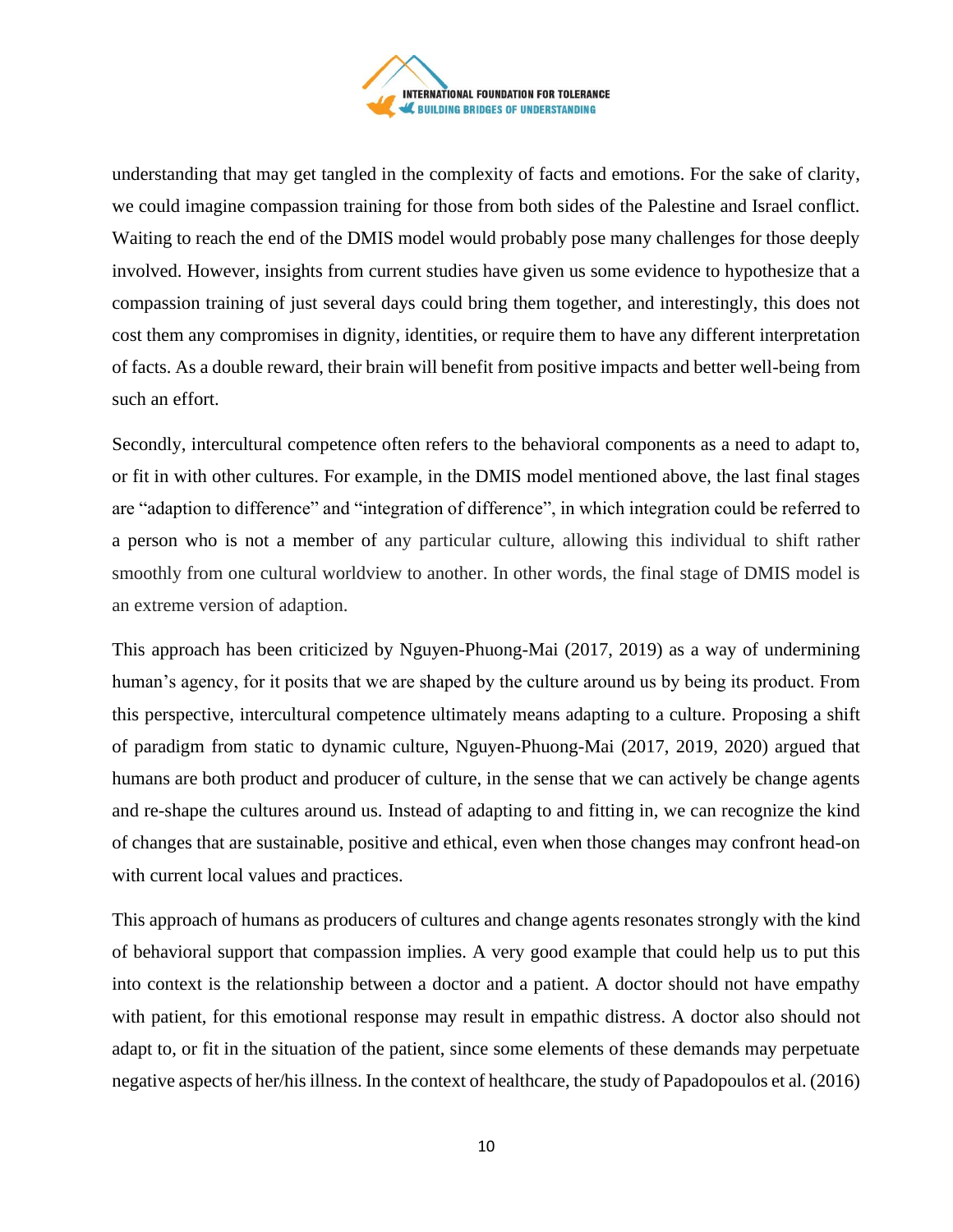

suggested not only cultural competence, but also culturally competent *courage*: "a virtue which enables us to do the right thing for the people we care for, to speak up when we have concerns and to have the personal strength and vision to innovate and to embrace new ways of working" (NHS Commissioning Board, 2012, p13).

By incorporating insight from other discipline, such as health care in this case, such definition of intercultural competence can potentially change the way we look at general outcomes of leaning, skill sets, and even vision of the world in which we are not merely the consequence of cultures (Hofstede, 2001), but also powerful change agents. This is extremely important if we look at the challenges we are facing: pandemic, crises, climate change, nationalism, terrorism, and so much more. It is time we reconsider intercultural competence as successful adaptation, simply because it is not only passive but also indiscriminate, i.e. we can even mal-adapt to negative elements of culture. It is time we empower the human agency. It's time we tell ourselves and the intercultural learners that we need to be the change we want to see.

And toward that approach, compassion could be an ally.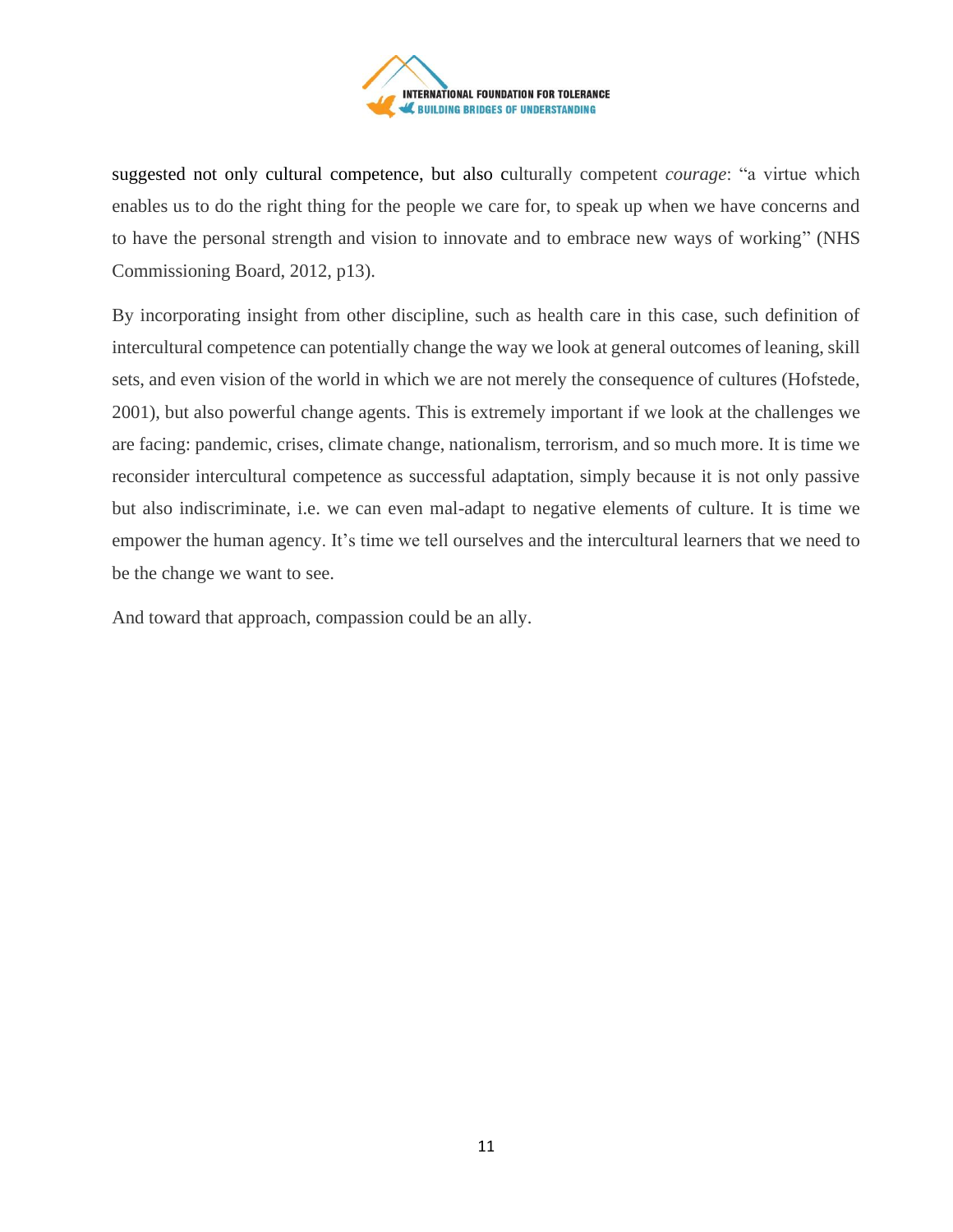

#### **References**

- Avenanti, A., Bueti, D., Galati, G., & Aglioti, S. M. (2005). Transcranial magnetic stimulation highlights the sensorimotor side of empathy for pain. *Nature neuroscience*, *8*(7), 955-960.
- Backholm, K., & Björkqvist, K. (2010). The effects of exposure to crisis on well-being of journalists: A study of crisis-related factors predicting psychological health in a sample of Finnish journalists. *Media, War & Conflict*, *3*(2), 138-151.
- Bagci, S. C., Verkuyten, M., Koc, Y., Turnuklu, A., Piyale, Z. E., & Bekmezci, E. (2020). Being tolerated and being discriminated against: Links to psychological well‐being through threatened social identity needs. *European Journal of Social Psychology*.
- Batson, C.D. (2009). These things called empathy: eight related but distinct phenomena. In The Social Neuroscience of Empathy, J. Decety and W. Ickes, eds. (Cambridge: MIT Press), pp. 3–15.
- Bennett, M. J. (1993). Towards ethnorelativism: A developmental model of intercultural sensitivity. *Education for the intercultural experience*, *2*, 21-71.
- Bergsieker, H. B., Shelton, J. N., & Richeson, J. A. (2010). To be liked versus respected: Divergent goals in interracial interactions. *Journal of personality and social psychology*, *99*(2), 248.
- Bernhardt, B. C., & Singer, T. (2012). The neural basis of empathy. *Annual review of neuroscience*, *35*.
- Bloom, P. (2017). Empathy and its discontents. *Trends in cognitive sciences*, *21*(1), 24-31.
- Broome, B. J. (1991). Building shared meaning: Implications of a relational approach to empathy for teaching intercultural communication. *Communication education*, *40*(3), 235-249.
- Carr, L., Iacoboni, M., Dubeau, M. C., Mazziotta, J. C., & Lenzi, G. L. (2003). Neural mechanisms of empathy in humans: a relay from neural systems for imitation to limbic areas. *Proceedings of the national Academy of Sciences*, *100*(9), 5497-5502.
- Clark, A. J. (2010). Empathy: An integral model in the counseling process. *Journal of Counseling & Development*, *88*(3), 348-356.
- Conrad, D., & Kellar-Guenther, Y. (2006). Compassion fatigue, burnout, and compassion satisfaction among Colorado child protection workers. *Child abuse & neglect*, *30*(10), 1071-1080.
- Craig, C. D., & Sprang, G. (2010). Compassion satisfaction, compassion fatigue, and burnout in a national sample of trauma treatment therapists. *Anxiety, Stress, & Coping*, *23*(3), 319-339.
- Cvetkovska, S., Verkuyten, M., & Adelman, L. (2020). Being tolerated and minority well-being: The role of group identifications. *International Journal of Intercultural Relations*, *74*, 161-173.
- Eisenberg, N. (2000). Emotion, regulation, and moral development. *Annual review of psychology*, *51*(1), 665- 697.
- Feldman, R., Levy, Y., & Yirmiya, K. (2019). The Neural Basis of Empathy and Empathic Behavior in the Context of Chronic Trauma. *Frontiers in psychiatry*, *10*, 562.

Figley, C. R. (Ed.). (2002). *Treating compassion fatigue*. Routledge.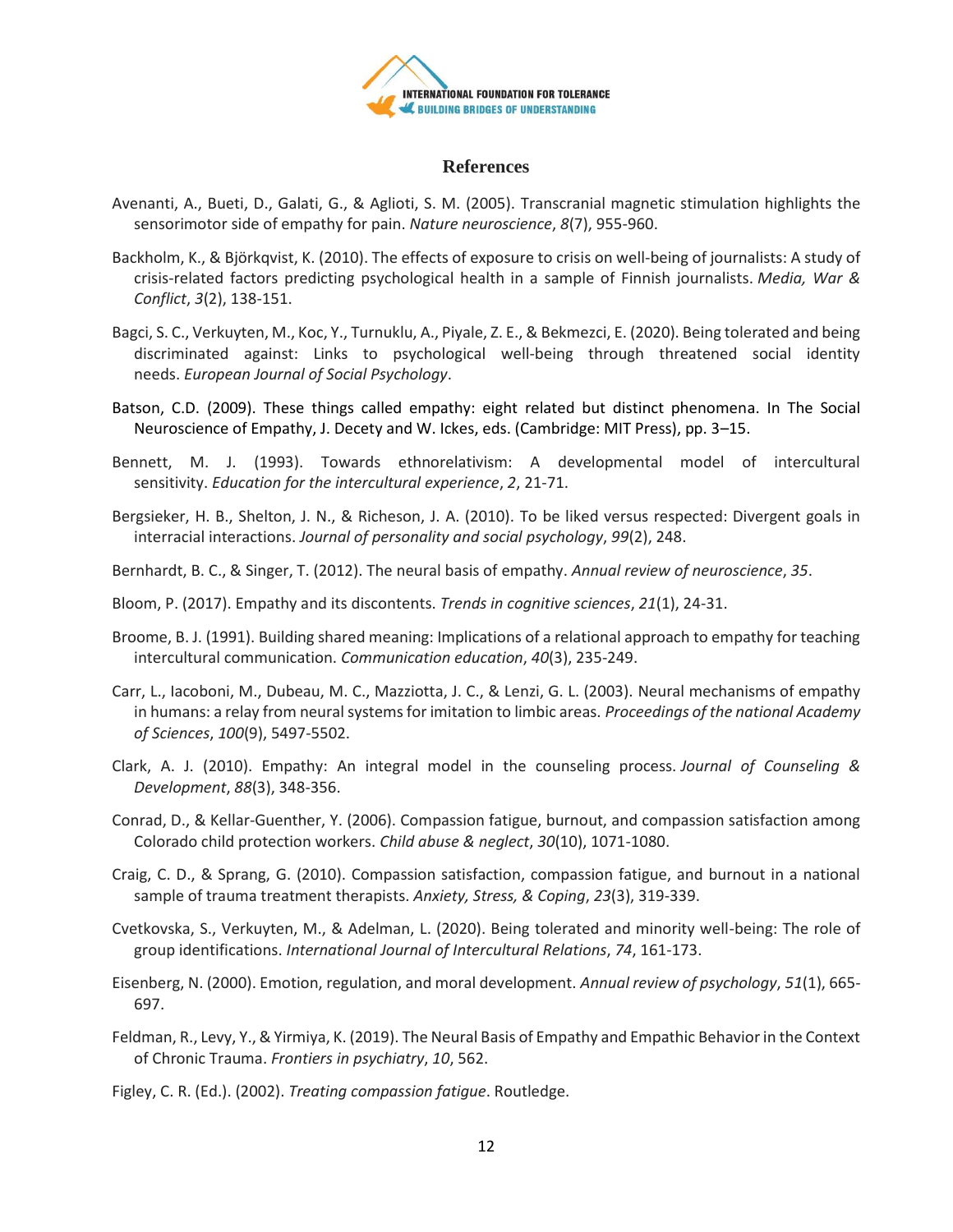

- Frith, U., & Frith, C. D. (2003). Development and neurophysiology of mentalizing. *Philosophical Transactions of the Royal Society of London. Series B: Biological Sciences*, *358*(1431), 459-473.
- Gallese, V., Rochat, M., Cossu, G., & Sinigaglia, C. (2009). Motor cognition and its role in the phylogeny and ontogeny of action understanding. *Developmental psychology*, *45*(1), 103.
- Gu, X., Hof, P. R., Friston, K. J., & Fan, J. (2013). Anterior insular cortex and emotional awareness. *Journal of Comparative Neurology*, *521*(15), 3371-3388.
- Hansen, E. M., Eklund, J. H., Hallén, A., Bjurhager, C. S., Norrström, E., Viman, A., & Stocks, E. L. (2018). Does feeling empathy lead to compassion fatigue or compassion satisfaction? The role of time perspective. *The Journal of psychology*, *152*(8), 630-645.
- Hein, G., & Singer, T. (2008). I feel how you feel but not always: the empathic brain and its modulation. *Current opinion in neurobiology*, *18*(2), 153-158.
- Hofstede, G. (2001). *Culture's consequences: Comparing values, behaviors, institutions and organizations across nations*. Sage publications.
- Iacoboni, M., & Dapretto, M. (2006). The mirror neuron system and the consequences of its dysfunction. *Nature Reviews Neuroscience*, *7*(12), 942-951.Rizzolatti, G., & Craighero, L. (2004). The mirror-neuron system. *Annu. Rev. Neurosci.*, *27*, 169-192.
- Iacoboni, M., Molnar-Szakacs, I., Gallese, V., Buccino, G., Mazziotta, J. C., & Rizzolatti, G. (2005). Grasping the intentions of others with one's own mirror neuron system. *PLoS Biol*, *3*(3), e79.
- Insel, A. (2019). Tolerated but not equal. *Philosophy & Social Criticism*, *45*(4), 511-515.
- Jankowiak-Siuda, K., Rymarczyk, K., & Grabowska, A. (2011). How we empathize with others: a neurobiological perspective. *Medical science monitor: international medical journal of experimental and clinical research*, *17*(1), RA18.
- Klimecki, O., & Singer, T. (2012). Empathic distress fatigue rather than compassion fatigue? Integrating findings from empathy research in psychology and social neuroscience. *Pathological altruism*, 368-383.
- Klimecki, O., Leiberg, S., Lamm, C., and Singer, T. (2013). Functional neural plasticity and associated changes in positive affect after compassion training. Cereb. Cortex 23, 1552–1561.
- Klimecki, O.M., Leiberg, S., Ricard, M., and Singer, T. (2014). Differential pattern of functional brain plasticity after compassion and empathy training. Soc. Cogn. Affect. Neurosci. 9, 873–879
- Lamm, C., Batson, C. D., & Decety, J. (2007). The neural substrate of human empathy: effects of perspectivetaking and cognitive appraisal. *Journal of cognitive neuroscience*, *19*(1), 42-58.
- Lamm, C., Meltzoff, A. N., & Decety, J. (2010). How do we empathize with someone who is not like us? A functional magnetic resonance imaging study. *Journal of cognitive neuroscience*, *22*(2), 362-376.
- Leiberg S., Klimecki O., Singer T. (2011). Short-term compassion training increases prosocial behavior in a newly developed prosocial game. PLoS One. 2011;6:e17798.
- Levy, J., Goldstein, A., Pratt, M., & Feldman, R. (2018). Maturation of pain empathy from child to adult shifts from single to multiple neural rhythms to support interoceptive representations. *Scientific reports*, *8*(1), 1-9.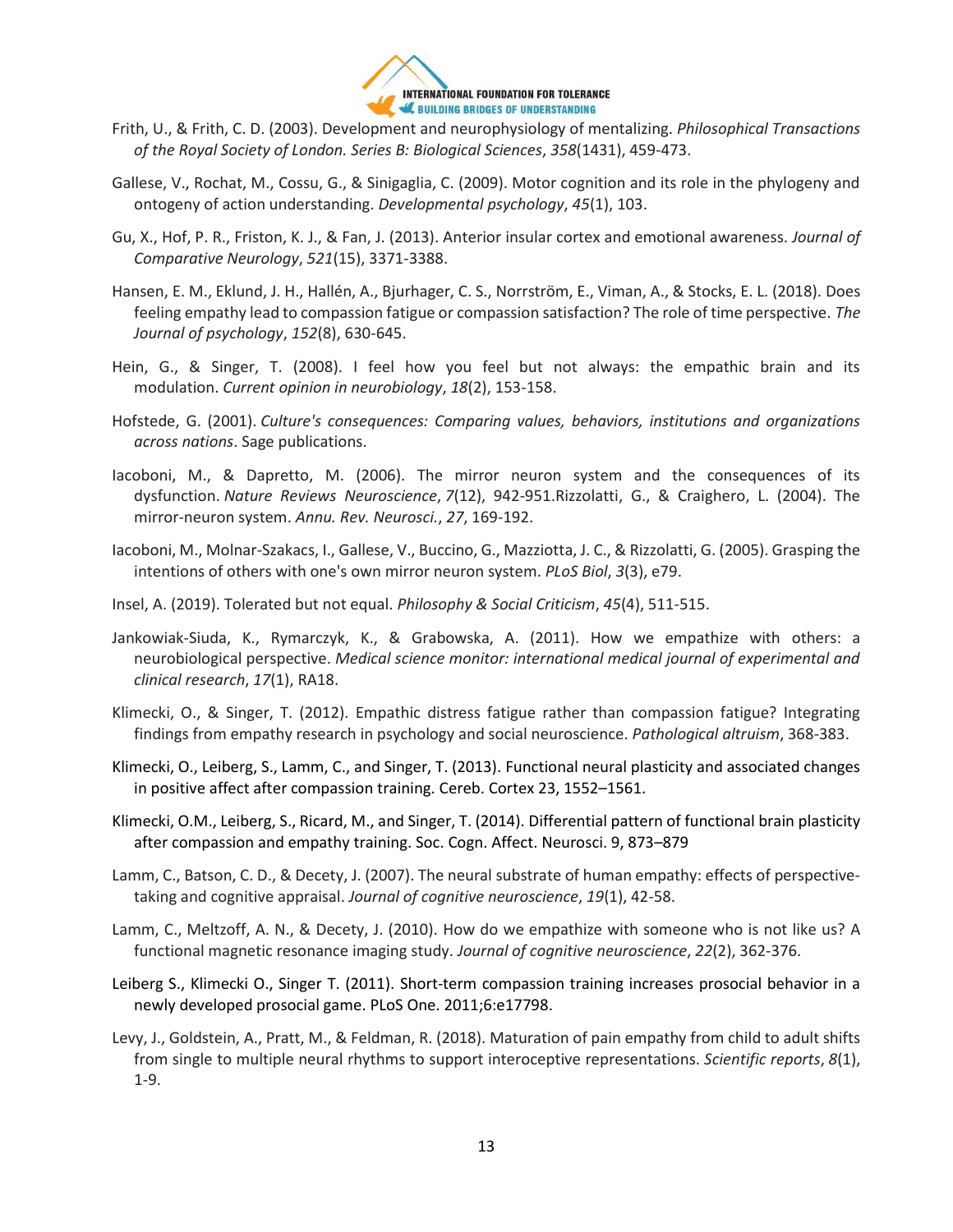

- Miller, E. K., & Cohen, J. D. (2001). An integrative theory of prefrontal cortex function. *Annual review of neuroscience*, *24*(1), 167-202.
- Monroe, K. R., & Martinez-Martí, M. L. (2008). Empathy, prejudice, and fostering tolerance. *PS: Political Science and Politics*, *41*(4), 857-863.
- Montag, C., Gallinat, J., & Heinz, A. (2008). Theodor Lipps and the concept of empathy: 1851–1914. *American Journal of Psychiatry*, *165*(10), 1261-1261.
- Morrison, I., Peelen, M. V., & Downing, P. E. (2007). The sight of others' pain modulates motor processing in human cingulate cortex. *Cerebral cortex*, *17*(9), 2214-2222.
- Nguyen-Phuong-Mai, M. (2017*). Intercultural Communication - An interdisciplinary approach: When Neurons, Genes, and Evolution Joined the Discourse.* AUP.
- Nguyen-Phuong-Mai, M. (2019). *Cross-cultural Management: With Insights from Brain Science*. Routledge.
- Nguyen-Phuong-Mai, M. (2020). Fear-Free Cross-Cultural Communication: Toward a More Balanced Approach With Insight From Neuroscience. *Frontiers in Communication*, *5*, 14.
- Norton, L., Johnson, J., & Woods, G. (2015). Burnout and compassion fatigue: What lawyers need to know. *UMKC L. Rev.*, *84*, 987.
- Papadopoulos, I., Shea, S., Taylor, G., Pezzella, A., & Foley, L. (2016). Developing tools to promote culturally competent compassion, courage, and intercultural communication in healthcare. *Journal of Compassionate Health Care*, *3*(1), 2.
- Raimondi, T. P. (2019). Compassion Fatigue in Higher Education: Lessons From Other Helping Fields. *Change: The Magazine of Higher Learning*, *51*(3), 52-58.
- Riess, H. (2010). Empathy in medicine—a neurobiological perspective. *Jama*, *304*(14), 1604-1605.
- Riess, H. (2015). The impact of clinical empathy on patients and clinicians: understanding empathy's side effects. *AJOB Neuroscience*, *6*(3), 51-53.
- Rizzolatti, G., Fadiga, L., Gallese, V., & Fogassi, L. (1996). Premotor cortex and the recognition of motor actions. *Cognitive brain research*, *3*(2), 131-141.
- Russell, M., & Brickell, M. (2015). The "double-edge sword" of human empathy: A unifying neurobehavioral theory of compassion stress injury. *Social Sciences*, *4*(4), 1087-1117.
- Samson, T., & Shvartzman, P. (2018). Secondary traumatization and proneness to dissociation among palliative care workers: A cross-sectional study. *Journal of pain and symptom management*, *56*(2), 245- 251.
- Saunders, M. K. (2003). Encyclopedia and Dictionary of Medicine, Nursing, and Allied Health.
- Shady, S. L., & Larson, M. (2010). Tolerance, empathy, or inclusion? Insights from Martin Buber. *Educational Theory*, *60*(1), 81-96.
- Sharp Donahoo, L. M., Siegrist, B., & Garrett-Wright, D. (2018). Addressing compassion fatigue and stress of special education teachers and professional staff using mindfulness and prayer. *The Journal of School Nursing*, *34*(6), 442-448.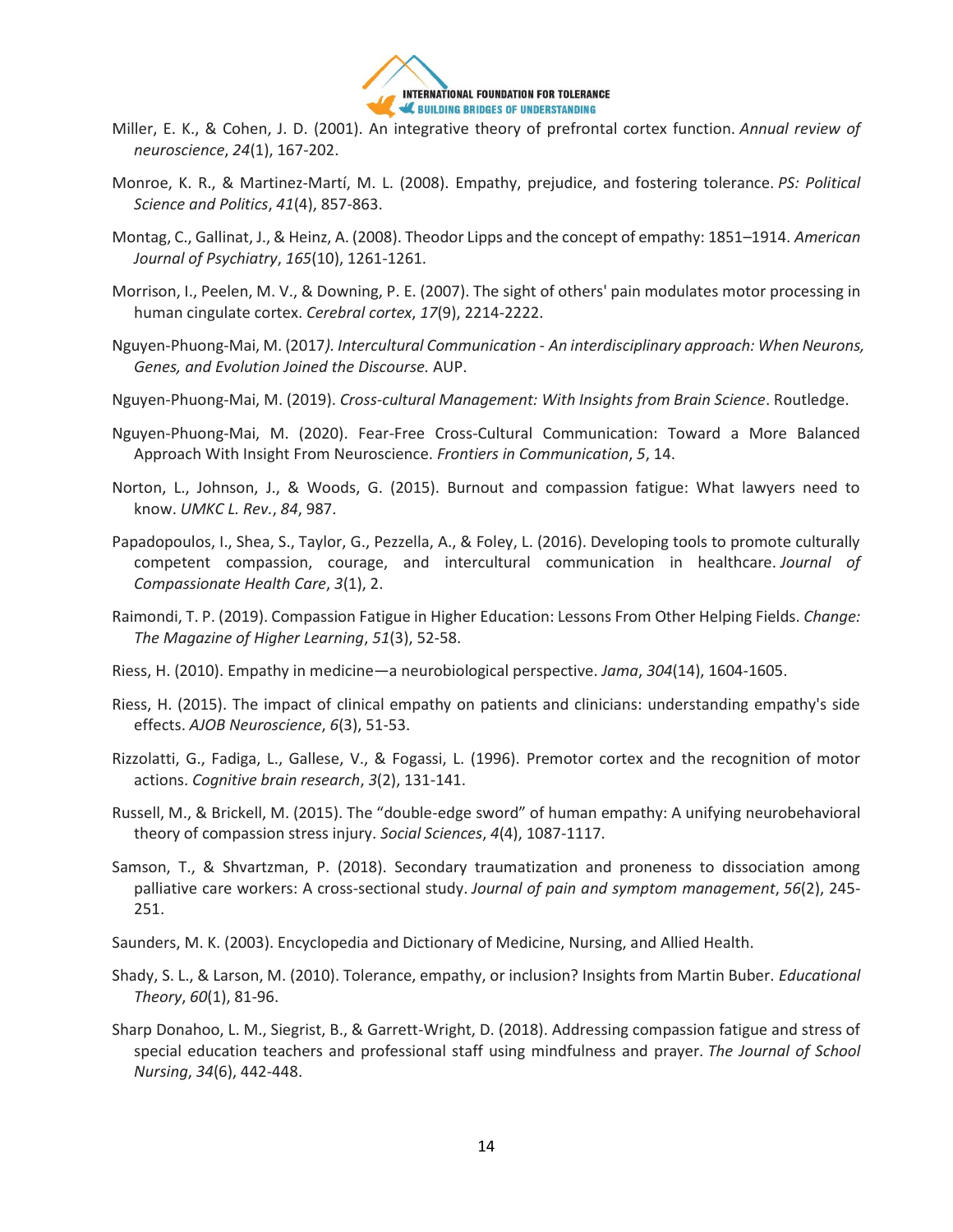

- Shnabel, N., & Nadler, A. (2015). The role of agency and morality in reconciliation processes: The perspective of the needs-based model. *Current Directions in Psychological Science*, *24*(6), 477-483.
- Singer, T., & Klimecki, O. M. (2014). Empathy and compassion. *Current Biology*, *24*(18), R875-R878.
- Singer, T., Seymour, B., O'doherty, J., Kaube, H., Dolan, R. J., & Frith, C. D. (2004). Empathy for pain involves the affective but not sensory components of pain. *Science*, *303*(5661), 1157-1162.
- Slovic, P., Zionts, D., Woods, A. K., Goodman, R., & Jinks, D. (2007). Psychic Numbing and Mass Atrocity. *Judgment and Decision Making*, *2*, 79-95.
- Starosta, W. J., & Chen, G. M. (2003). Intercultural listening: Collected reflections, collated refractions. *World International Listening Association, Sweden*.
- Tam, K. H., Isaacowitz, D., & DeSteno, D. (2016). Self-Other Similarity and Its Effects on Insensitivity to Mass Suffering.
- Trevisani, D. (2005). Negoziazione interculturale. Comunicare oltre le barriere culturali [Intercultural Negotiation: Communication beyond cultural barriers].
- Turgoose, D., Glover, N., Barker, C., & Maddox, L. (2017). Empathy, compassion fatigue, and burnout in police officers working with rape victims. *Traumatology*, *23*(2), 205.
- Verkuyten, M., Yogeeswaran, K., & Adelman, L. (2020). The Negative Implications of Being Tolerated: Tolerance From the Target's Perspective. *Perspectives on Psychological Science*, *15*(3), 544-561.
- Vogt, W. P. (1997). *Tolerance & education: Learning to live with diversity and difference*. Sage.
- Wemyss, G. (2006). The power to tolerate: contests over Britishness and belonging in East London. *Patterns of Prejudice*, *40*(3), 215-236. Parekh, B., & Multiculturalism, R. (2000). Cultural Diversity and Political Theory.
- Weng HY, Fox AS, Shackman AJ, et al. (2013). Compassion training alters altruism and neural responses to suffering. Psychol Sci. 2013;24:1171–1180.